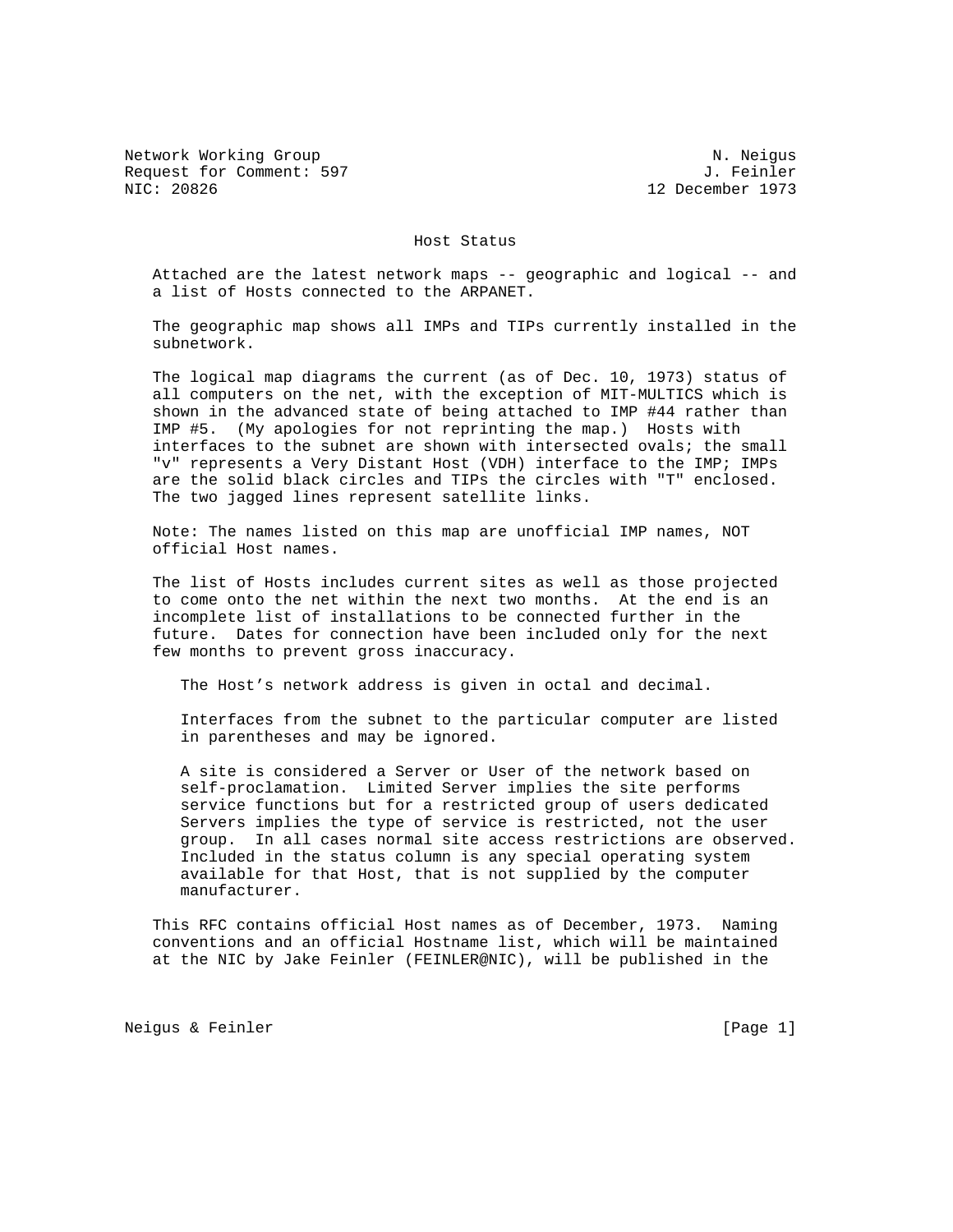ARPANEWS. A version of this list will be available online at the NIC, the location to be announced with the official Hostname list. (Other sites are encouraged to make copies of this list available on their own systems.) In addition, a printed version will be issued periodically as part of the Resource Notebook

| Host<br>(8)  | (10)           | Address Hostname | (Interface)-> Status/<br>Computer | System                                 |
|--------------|----------------|------------------|-----------------------------------|----------------------------------------|
| $\mathbf{1}$ |                | 001 UCLA-NMC     | Sigma 7                           | Server till 12/31/73<br>SEX            |
|              |                |                  | PDP-11/45                         | User 1/1/74<br>ANTS                    |
| 101          | 65             | UCLA-CCn         | IBM 360/91                        | Server                                 |
| 201          | 129            | UCLA-CCBS        | $(PDP-15)$ -><br>$PDP-10$         | limited Server                         |
| 002          | $\overline{2}$ | SRI-ARC          | $PDF-10$                          | dedicated Server<br>TENEX, NLS         |
| 102          | 66             | SRI-AI           | $(PDP-15)$ -><br>$PDP-10$         | limited Server<br>TENEX                |
| 202          | 130            | SU-DSL           | ( VDH ) –><br>PDP-11/20           | User $1/74$<br>ANTS                    |
| 003          | 3              | UCSB-MOD75       | IBM 360/75                        | Server<br><b>OLS</b>                   |
| 103          | 67             | SCRL             | ( VDH ) –><br>$PDP-11/45$         | User<br>ANTS                           |
| 004          | 4              | UTAH-10          | $PDP-10$                          | limited Server<br>TENEX                |
| 204          | 132            | UTAH-TIP         |                                   | TIP                                    |
| 005          | 5              | BBN-11X          | $PDP-11$                          | Peripheral processor<br>for #69, 12/73 |
| 105          | 69             | BBN-TENEX        | $PDP-10$                          | Server<br>TENEX                        |
| 205          | 133            | BBN-TENEXB       | $PDF-10$                          | limited Server<br>TENEX                |

Neigus & Feinler [Page 2]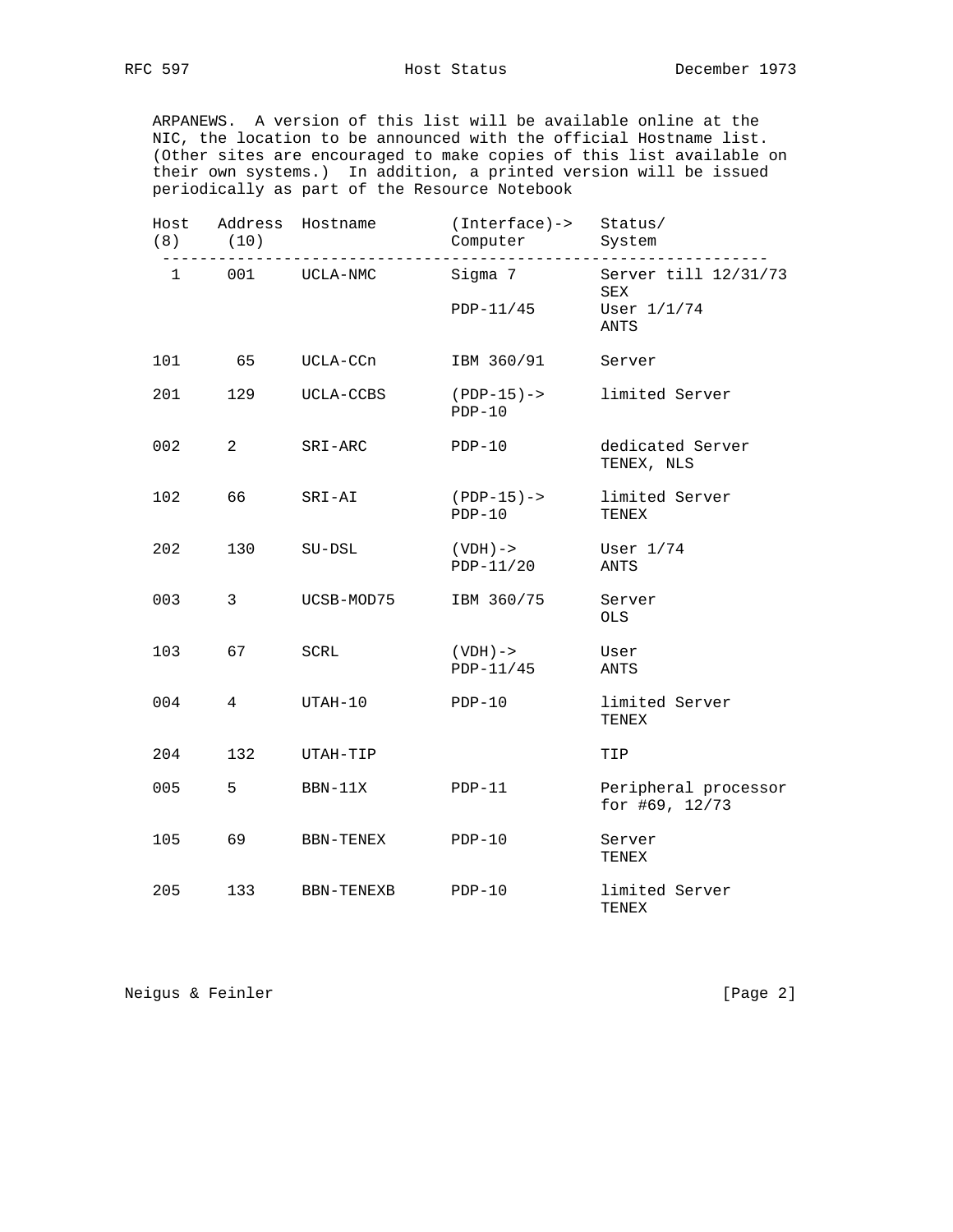| RFC 597 |             |                    | Host Status                                     | December 1973                   |
|---------|-------------|--------------------|-------------------------------------------------|---------------------------------|
| 006     | 6           | MIT-MULTICS H-6180 |                                                 | Server till 12/17/73<br>Multics |
| 106     | 70          | MIT-DMS            | $PDP-10$                                        | Server<br>ITS                   |
| 206     | 134         | MIT-AI             | $PDP-10$                                        | Server<br>ITS                   |
| 306     | 198         | MIT-ML             | $PDP-10$                                        | Server<br>ITS                   |
| 007     | $7^{\circ}$ | RAND-RCC           | IBM 370/158                                     | User<br>Server 2/74             |
| 010     | 8           | $SDC-LAB$          | IBM 370/145                                     | limited Server                  |
| 011     | 9           | HARV-10            | $PDP-10$                                        | Server                          |
| 111     | 73          | HARV-1             | $PDP-1$                                         | User                            |
| 211     | 137         | HARV-11            | $PDP-11$                                        | User                            |
| 012     | 10          | LL-67              | IBM 360/67                                      | limited Server                  |
| 112     | 74          | LL-TX2             | TX-2                                            | Server                          |
| 212     | 138         | LL-TSP             | TSP                                             | User                            |
| 013     | 11          | $SU-AI$            | $PDP-10$                                        | Server<br>SAIL                  |
| 014     | 12          | ILL-CAC            | $PDP-11/20$                                     | User<br>ANTS                    |
| 114     | 76          | ILL-NTS            | PDP-11/50                                       | User<br>ANTS                    |
| 214     | 140         | UNIVAC             | $(VDH)$ -><br>$(UNIVAC 1218)$ -><br>UNIVAC 1616 | 1/15/74                         |
| 015     | 13          | $CASE-10$          | $PDP-10$                                        | Server<br>TENEX                 |
| 016     | 14          | $CMU-10B$          | $PDP-10$                                        | Server                          |
| 116     | 78          | $CMU-10A$          | $PDP-10$                                        | Server                          |

Neigus & Feinler [Page 3]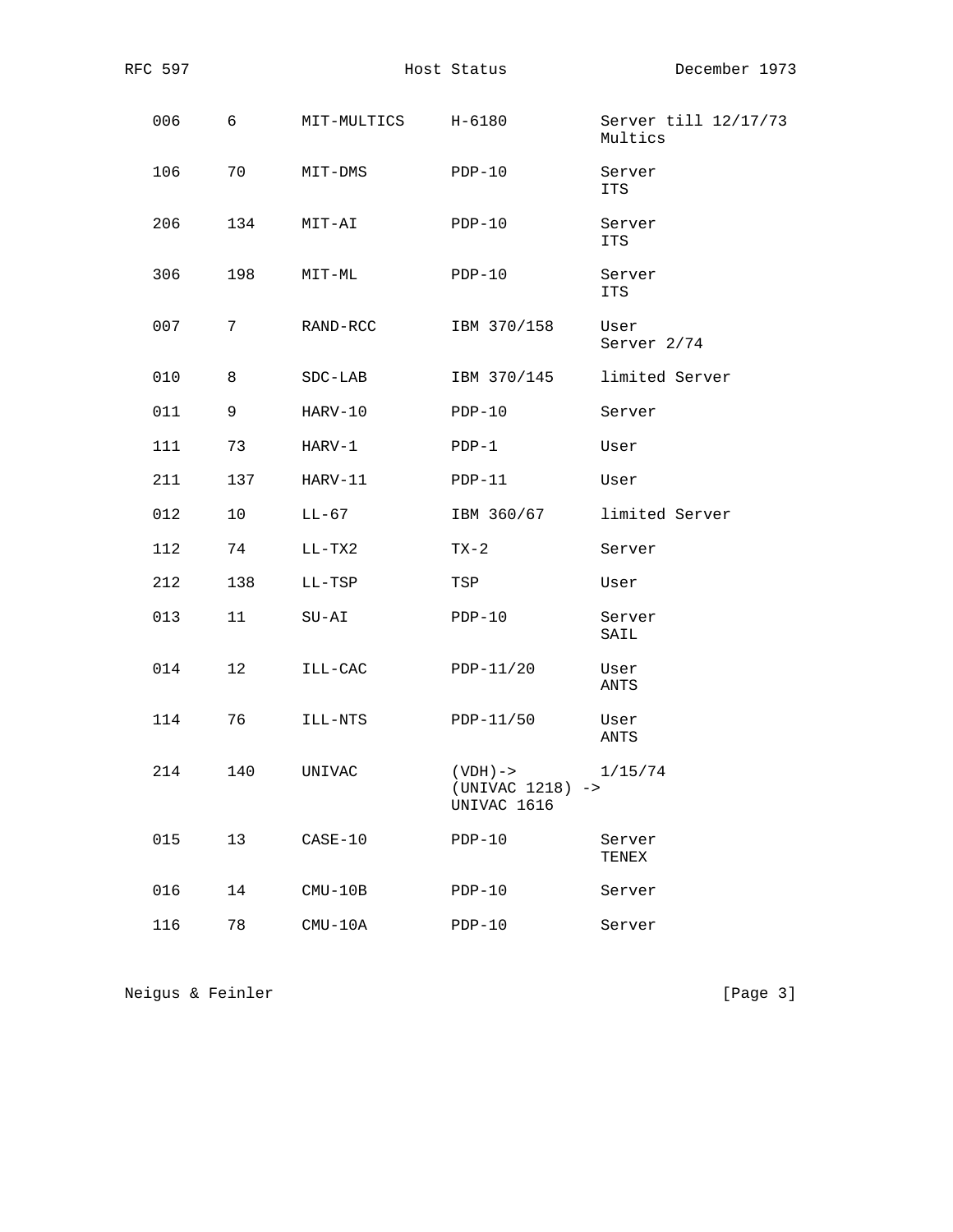| 017 | 15  | I4-TENEX     | $PDP-10$<br>ILLIAC IV | limited Server<br>TENEX           |
|-----|-----|--------------|-----------------------|-----------------------------------|
| 117 | 79  | I4-TENEX     | $PDP-11$              | Peripheral processor<br>for $#15$ |
| 020 | 16  | AMES-67      | IBM 360/67            | Server                            |
| 220 | 144 | AMES-TIP     |                       | TIP                               |
| 320 | 208 | AMES-11      | PDP-11/45             | User 12/73                        |
| 221 | 145 | MITRE-TIP    |                       | TIP                               |
| 222 | 146 | RADC-TIP     |                       | TIP                               |
| 023 | 19  | NBS-ICST     | PDP-11/45             | User<br>ANTS                      |
| 223 | 147 | NBS-TIP      |                       | TIP                               |
| 224 | 148 | ETAC-TIP     |                       | TIP                               |
| 025 | 21  | LLL-RISOS    | PDP-11/45             | User<br>RATS                      |
| 026 | 22  | ISI-SPEECH11 | PDP-11/45             | User $1/74$                       |
| 126 | 86  | USC-ISI      | $PDP-10$              | Server<br>TENEX                   |
| 226 | 150 | ISI-DEVTENEX | $PDP-10$              | User $1/74$<br>TENEX              |
| 027 | 23  | USC-44       | IBM 360/44            | Server                            |
| 227 | 151 | USC-TIP      |                       | TIP                               |
| 230 | 152 | GWC-TIP      |                       | TIP                               |
| 231 | 153 | DOCB-TIP     |                       | TIP                               |
| 032 | 26  | $SDAC-44$    | IBM 360/44            | User                              |
| 232 | 154 | SDAC-TIP     |                       | TIP                               |
| 034 | 28  | ARPA-DMS     | $PDP-15$              | User                              |

Neigus & Feinler [Page 4]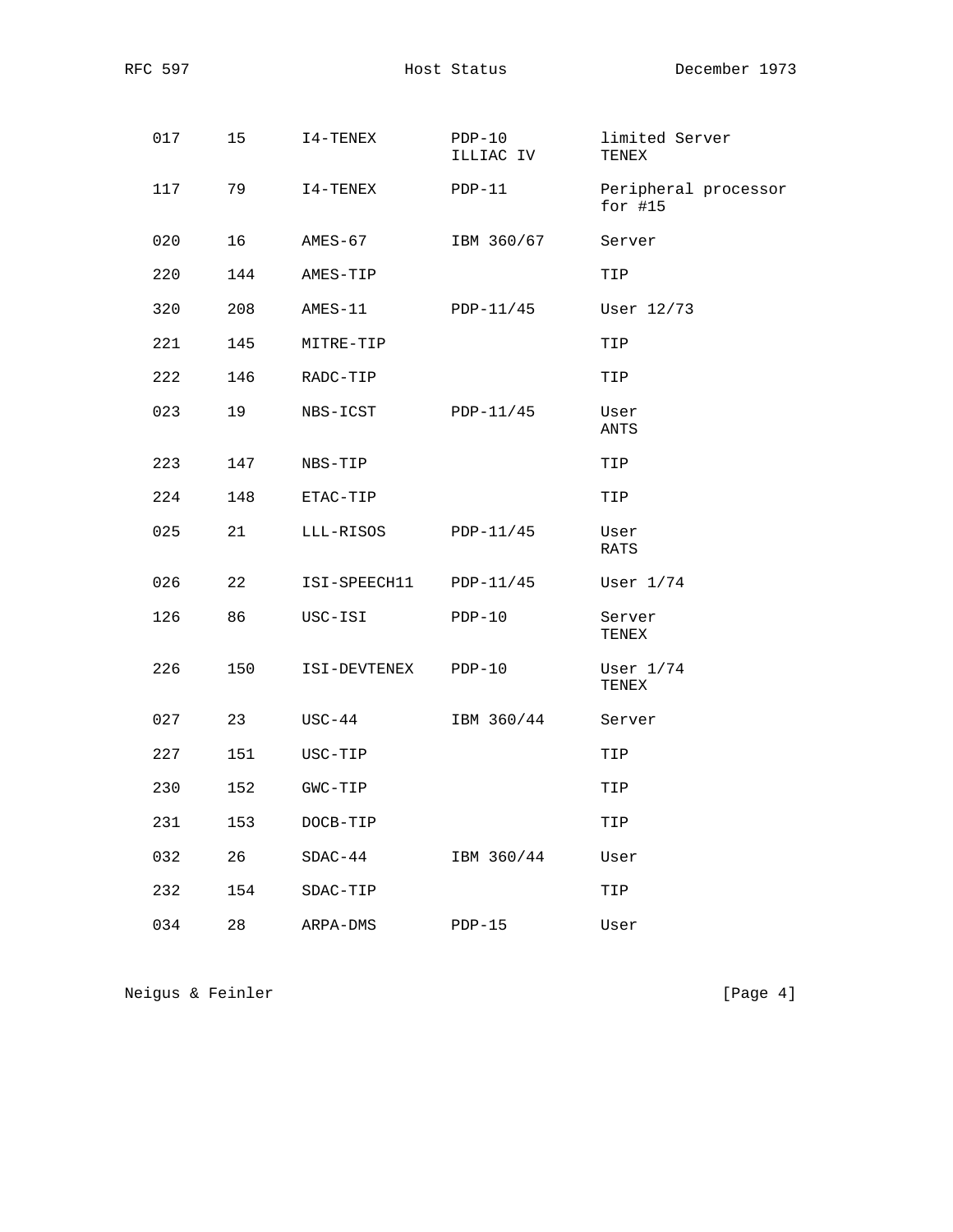| 234 | 156 | ARPA-TIP     |                             | TIP                                     |
|-----|-----|--------------|-----------------------------|-----------------------------------------|
| 035 | 29  | <b>BRL</b>   | $PDP-11/40$                 | User<br>ANTS                            |
| 236 | 158 | BBN-TESTIP   |                             | TIP                                     |
| 037 | 31  | CCA-TENEX    | $PDP-10$                    | dedicated Server<br>TENEX, Datacomputer |
| 137 | 95  | LL-LANTS     | $(VDH)$ -><br>PDP-11/40     | User $2/74$<br>ANTS                     |
| 237 | 159 | CCA-TIP      |                             | TIP                                     |
| 040 | 32  | PARC-MAXC    | $(Nova) ->$<br>MAXC         | limited Server<br>TENEX                 |
| 140 | 96  | PARC-VTS     | Nova 800                    | User                                    |
| 240 | 160 | PARC-11      | $PDP-11$                    | User $1/74$                             |
| 041 | 33  | FNWC         | $(CDC 3200)$ -><br>CDC 6500 | 2/74                                    |
| 241 | 161 | FNWC-TIP     |                             | TIP                                     |
| 142 | 98  | UCB          | $(VDH)$ -><br>PDP-11/45     | User $1/74$                             |
| 043 | 35  | UCSD-CC      | $(Micro 810) ->$<br>B6700   | Server                                  |
| 044 | 36  | HAWAII-ALOHA | HP 2100                     | 12/73                                   |
| 144 | 100 | HAWAII- 500  | <b>BCC 500</b>              | 1/74                                    |
| 244 | 164 | ALOHA-TIP    |                             | TIP                                     |
| 245 | 165 | RML-TIP      |                             | TIP                                     |
| 050 | 40  | BBN-NCC      | H-316                       | User                                    |
| 250 | 168 | NCC-TIP      |                             | TIP                                     |
| 350 | 232 | BBN-1D       | $PDP-1$                     | User                                    |

Neigus & Feinler [Page 5]